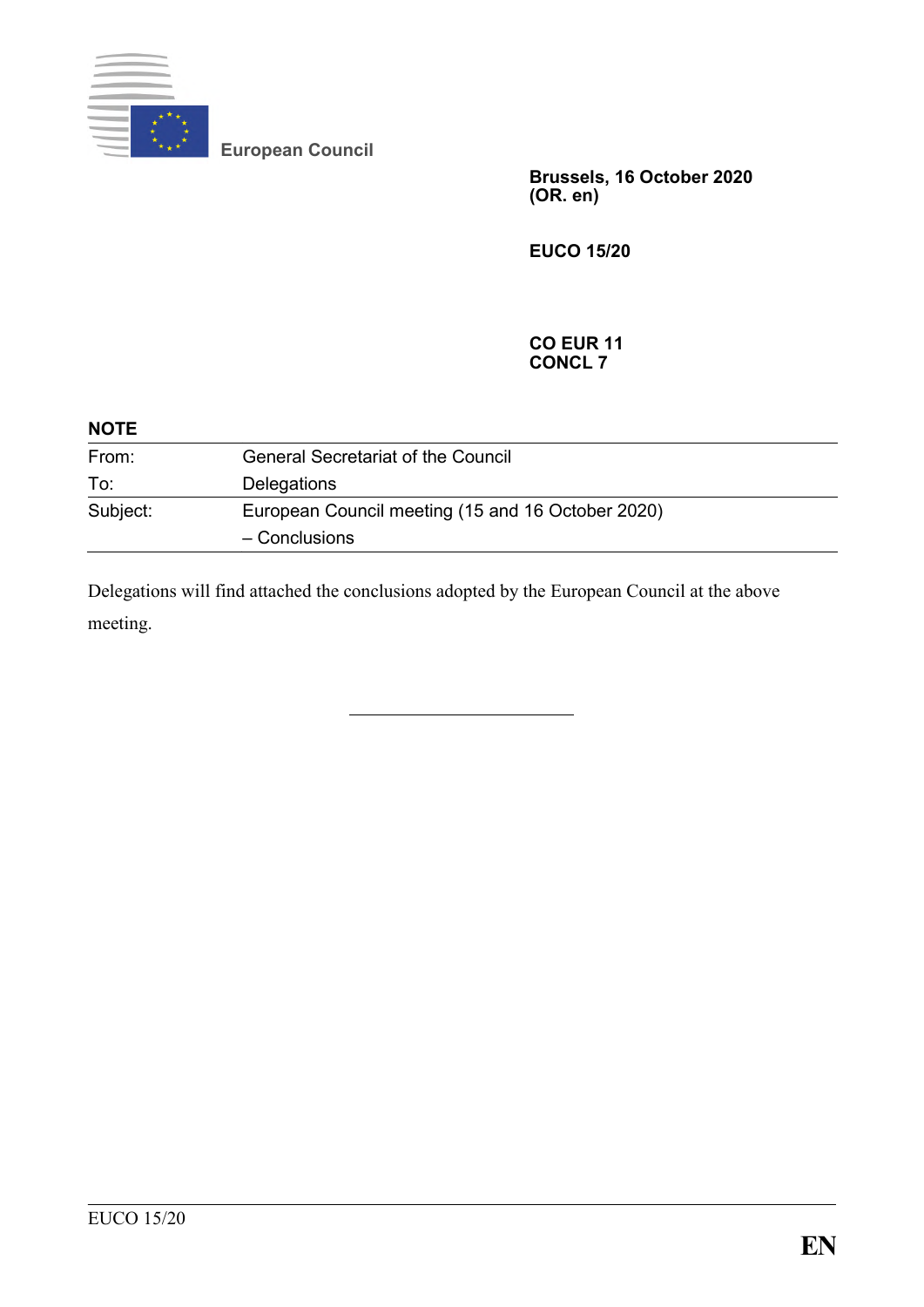# **I. COVID-19**

- 1. The European Council assessed the current epidemiological situation, which is unprecedented and gives rise to very serious concern.
- 2. It welcomed the progress achieved so far on overall coordination at EU level against COVID-19, including the recommendation on a coordinated approach to the restriction of free movement. It calls on the Council, the Commission and the Member States to continue the overall coordination effort based on the best available science, notably regarding quarantine regulations, cross-border contact tracing, testing strategies, the joint assessment of testing methods, the mutual recognition of tests, and the temporary restriction on non-essential travel into the EU. The European Council will regularly revert to this matter.
- 3. Welcoming the work at EU level on the development and distribution of vaccines, the European Council reiterates the need for a robust authorisation and monitoring process, the building of vaccination capacity in the EU, and fair and affordable access to vaccines. The European Council also encourages further cooperation at global level.

## **II. EU-UK RELATIONS**

- 4. The European Council recalls that the transition period will end on 31 December 2020 and notes with concern that progress on the key issues of interest to the Union is still not sufficient for an agreement to be reached.
- 5. The European Council reaffirms the Union's determination to have as close as possible a partnership with the United Kingdom on the basis of the negotiating directives of 25 February 2020, while respecting the previously agreed European Council guidelines, as well as statements and declarations, notably those of 25 November 2018, in particular as regards the level playing field, governance and fisheries.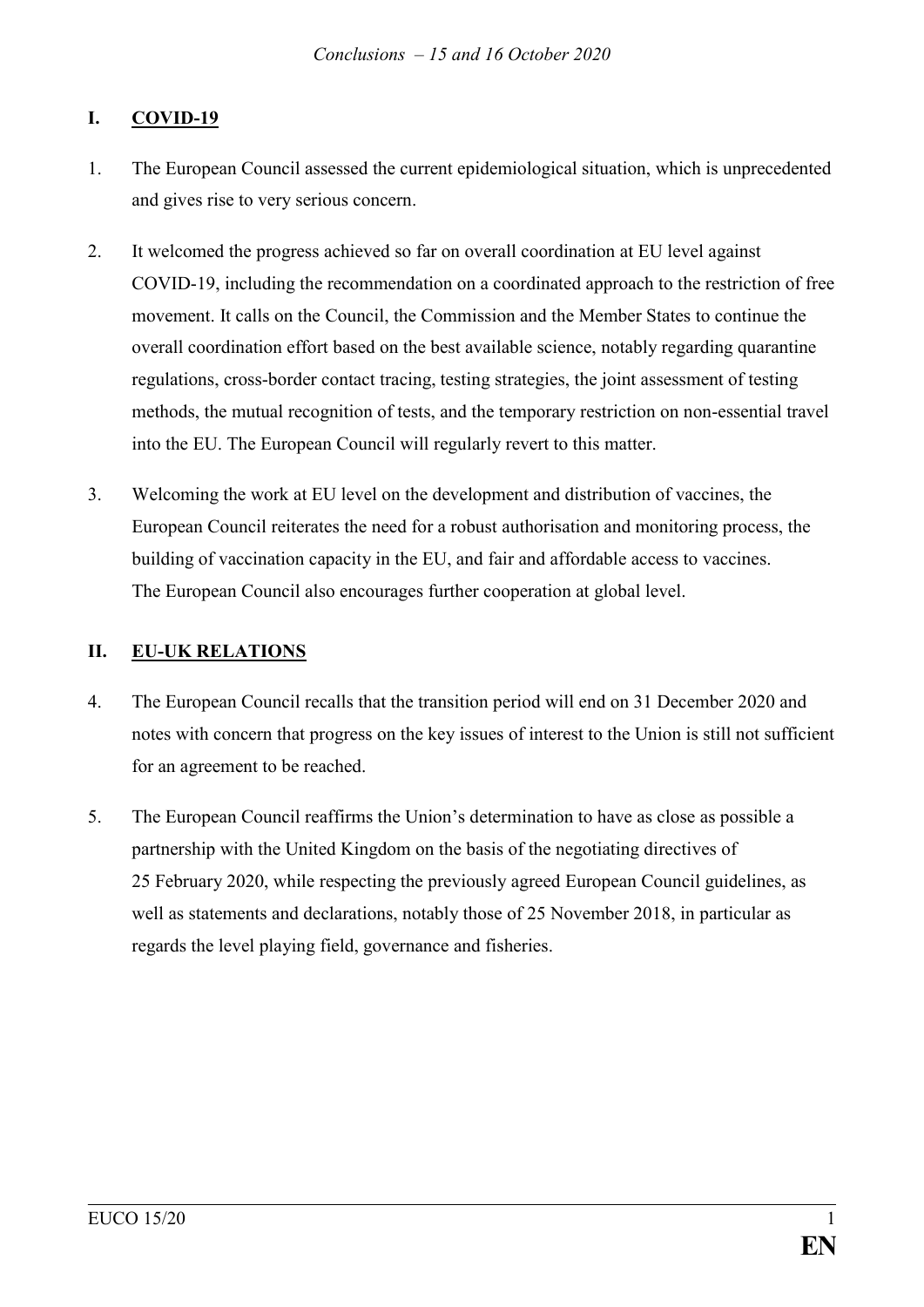- 6. Against this background, the European Council invites the Union's chief negotiator to continue negotiations in the coming weeks, and calls on the UK to make the necessary moves to make an agreement possible.
- 7. As regards the Internal Market Bill tabled by the UK government, the European Council recalls that the Withdrawal Agreement and its Protocols must be fully and timely implemented.
- 8. The European Council calls upon Member States, Union institutions and all stakeholders to step up their work on preparedness and readiness at all levels and for all outcomes, including that of no agreement, and invites the Commission, in particular, to give timely consideration to unilateral and time-limited contingency measures that are in the EU's interest.
- 9. The European Council will remain seized of the matter.

## **III. CLIMATE CHANGE**

- 10. To meet the objective of a climate-neutral EU by 2050 in line with the objectives of the Paris Agreement, the EU needs to increase its ambition for the coming decade and update its climate and energy policy framework. In that context, the European Council discussed the Commission's Communication on 'Stepping up Europe's 2030 climate ambition', including the proposed emissions reduction target of at least 55% by 2030, and the actions required to achieve that ambition.
- 11. Recalling its previous conclusions, the European Council considers that the updated target should be delivered collectively by the EU in the most cost-effective manner possible. All Member States will participate in this effort, taking into account national circumstances and considerations of fairness and solidarity. All relevant EU legislation and policies need to contribute to the new 2030 target and to the fulfilment of the climate neutrality objective, while respecting a level playing field and preventing carbon leakage.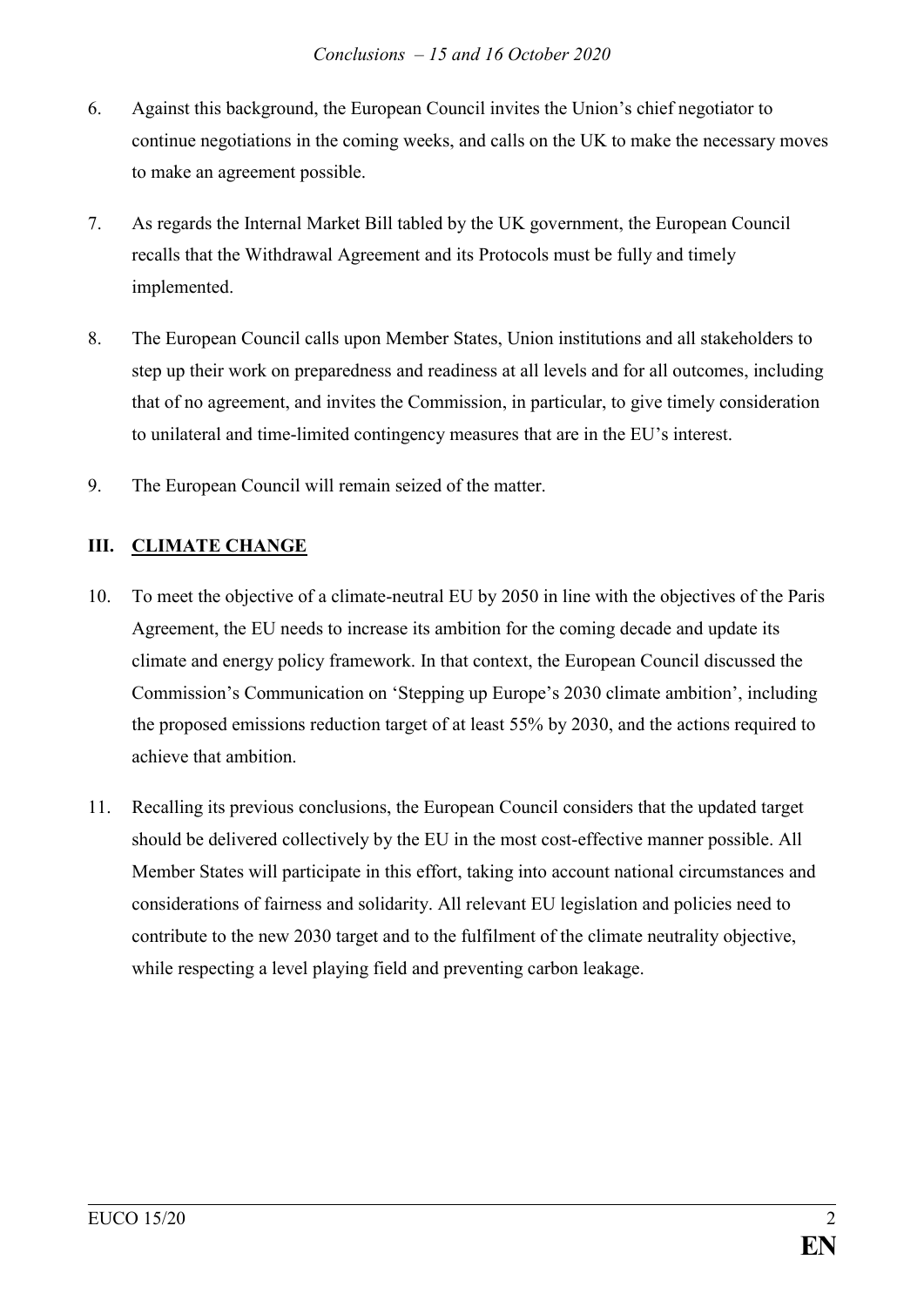- 12. The European Council invites the Council to take work on this agenda forward. It invites the Commission to conduct in-depth consultations with Member States to assess the specific situations and to provide more information about the impact at Member States' level. The European Council will return to the issue at its December meeting with a view to agreeing a new emissions reduction target for 2030 and the submission of the EU's updated nationally determined contribution (NDC) to the UNFCCC before the end of the year.
- 13. The European Council calls upon all other Parties to also submit an updated NDC. It underlines the importance of strong coordinated action through active European climate diplomacy, with a view to joining forces on the global stage to further advance the cause of fighting climate change.

# **IV. EXTERNAL RELATIONS**

#### *Relations with Africa*

- 14. The EU attaches high priority to strengthening its strategic relations with Africa and its partnership with the African Union, which remain based on mutual interests and shared responsibility. Africa is a natural partner for the European Union, resulting from our geographical, historical and cultural proximity, as well as common values and commitments. The changing global landscape and the many short- and long-term challenges that both continents are facing underscore the importance of deepening and renewing our political relations and cooperation in all fields.
- 15. In the current context, solidarity and close cooperation in the fight against the COVID-19 pandemic, including the development of vaccines and their distribution, are crucial. The European Council is committed to strengthening EU support to health systems and the reinforcement of partners' preparedness and response capacity.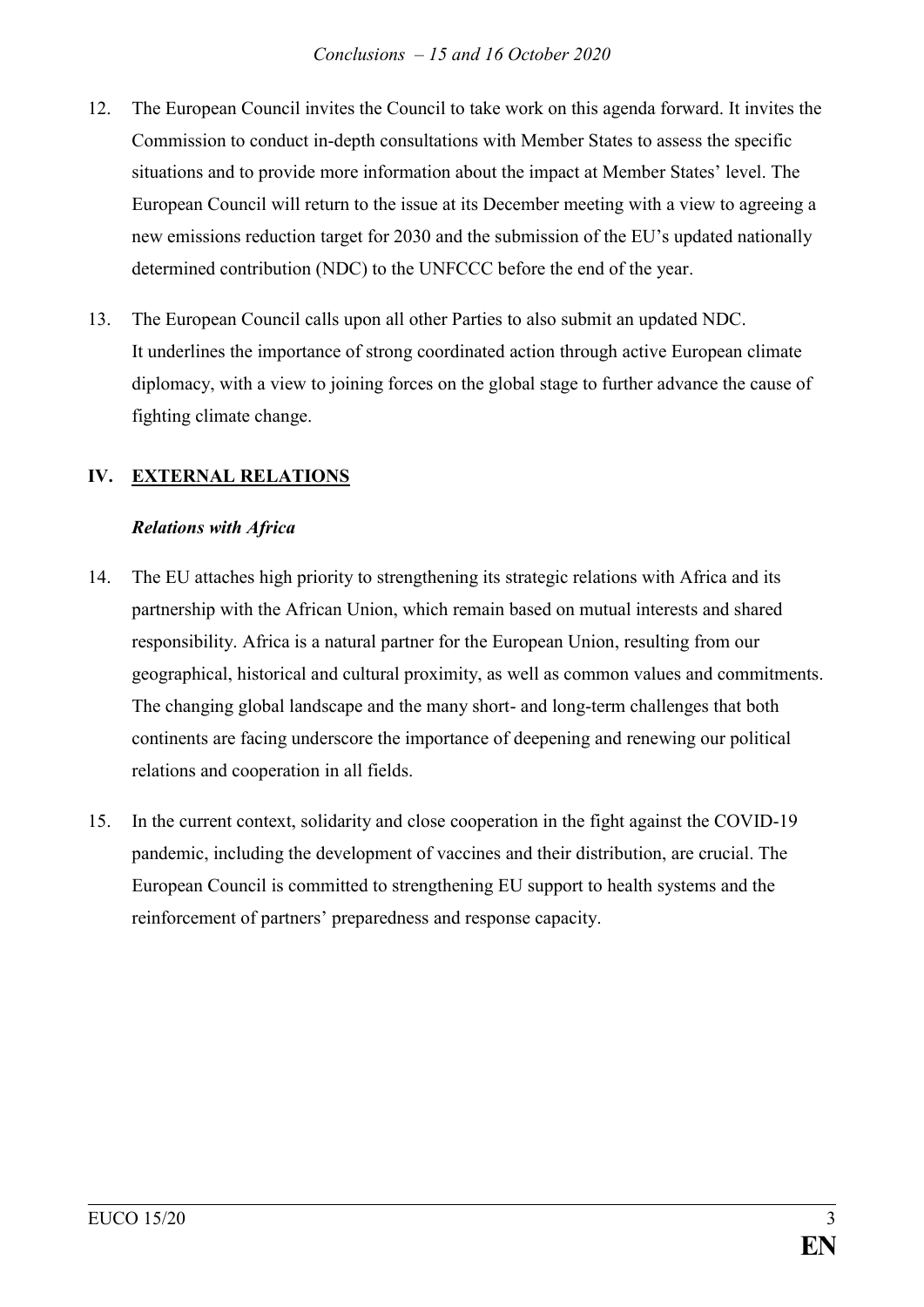- 16. To help address the impact of the COVID-19 pandemic, the European Council is committed to furthering international debt relief efforts for African countries in a coordinated manner within the relevant multilateral frameworks, and asks the Council to prepare a common approach in this respect by the end of November 2020.
- 17. There are not only challenges but also opportunities. The EU is Africa's biggest trading, investment and development partner. Building on this, we can do more to harness the enormous potential of our relationship. In parallel with its own green and digital transformation, the EU wishes to extend its partnership with Africa on its economic transformation. In this context, the European Council discussed its intention to work with its African partners and boost investment by working together on a comprehensive multi-sector, multi-level and multi-stakeholder investment programme. The European Council sees the following sectors as being key for further cooperation and investment: digital and knowledge economy, renewable energy, transport, health, and agri-food systems. Moreover, recalling the Strategic Agenda and the Council conclusions of 30 June 2020, universal values, nondiscrimination as well as equal rights and equal opportunities for all, women's empowerment, youth inclusion, education and skills, social, environmental and economic sustainability as well as good governance and the rule of law would be key cross-cutting themes for EU engagement. Support for economic integration at regional and continent level and for promoting inter-continental economic integration are also of particular importance.
- 18. Long-lasting peace, security and stability in Africa are a shared objective and key conditions for sustainable development. The EU is ready to continue supporting African efforts on peace and security, good governance and the promotion of human rights. The EU also wishes to engage African partners in addressing mobility and all aspects of migration, including legal migration, combatting illegal migration, readmission, and the fight against migrant-smuggling networks, both within and between the two continents. A mutually beneficial partnership requires a balanced, coherent and comprehensive approach, guided by the principles of solidarity, partnership and shared responsibility.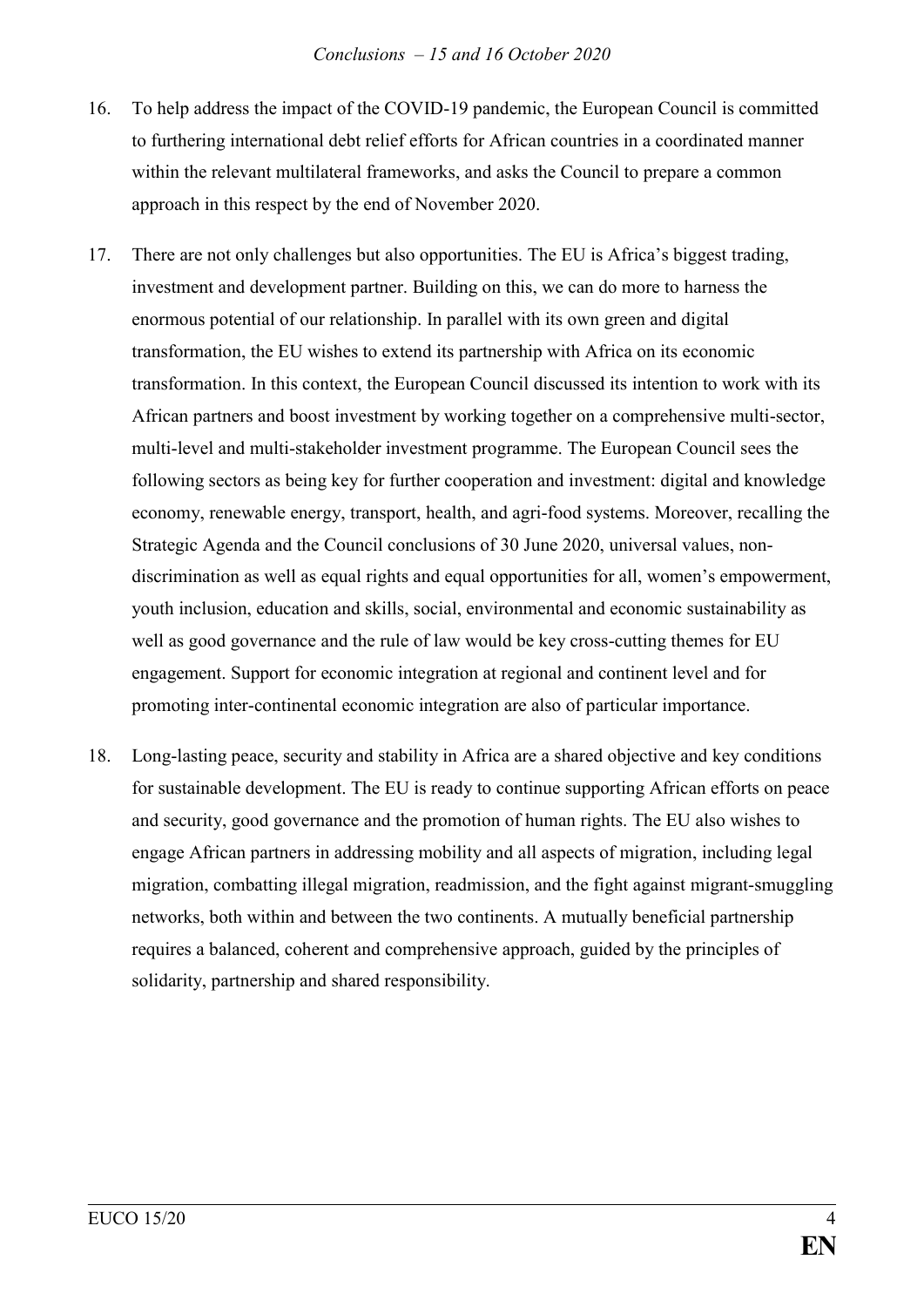19. The European Council calls for enhanced cooperation with Africa to advance multilateral solutions in general in the global arena. Consultations with African partners in order to jointly define common priorities are of the essence. By joining forces we will be able to better defend our common interests in an increasingly complex and uncertain world. This requires us to be more united in the stances we take on the global scene, and more determined and effective in exerting our combined influence, including in multilateral fora. The European Council looks forward to the upcoming political meetings with the African Union in order to take the partnership to a higher level.

## *Southern Neighbourhood*

20. In this year of the 25th anniversary of the Barcelona process, the European Council will hold a strategic discussion on the Southern Neighbourhood in December.

### *Belarus*

21. The European Council endorses the Council conclusions of 12 October 2020 and expresses its solidarity with Lithuania and Poland in light of the retaliatory measures by Belarus. It condemns the continuing violence against peaceful protesters.

## *Turkey*

- 22. The European Council reaffirms its conclusions of 1-2 October 2020 and deplores renewed unilateral and provocative actions by Turkey in the Eastern Mediterranean, including recent exploratory activities. The European Council urges respect for UN Security Council Resolutions 550 and 789, underlines the importance of the status of Varosha and reiterates its full solidarity with Greece and Cyprus.
- 23. The European Council urges Turkey to reverse these actions and work for the easing of tensions in a consistent and sustained manner. It will remain seized of the matter in order to follow-up on its conclusions of 1-2 October 2020.